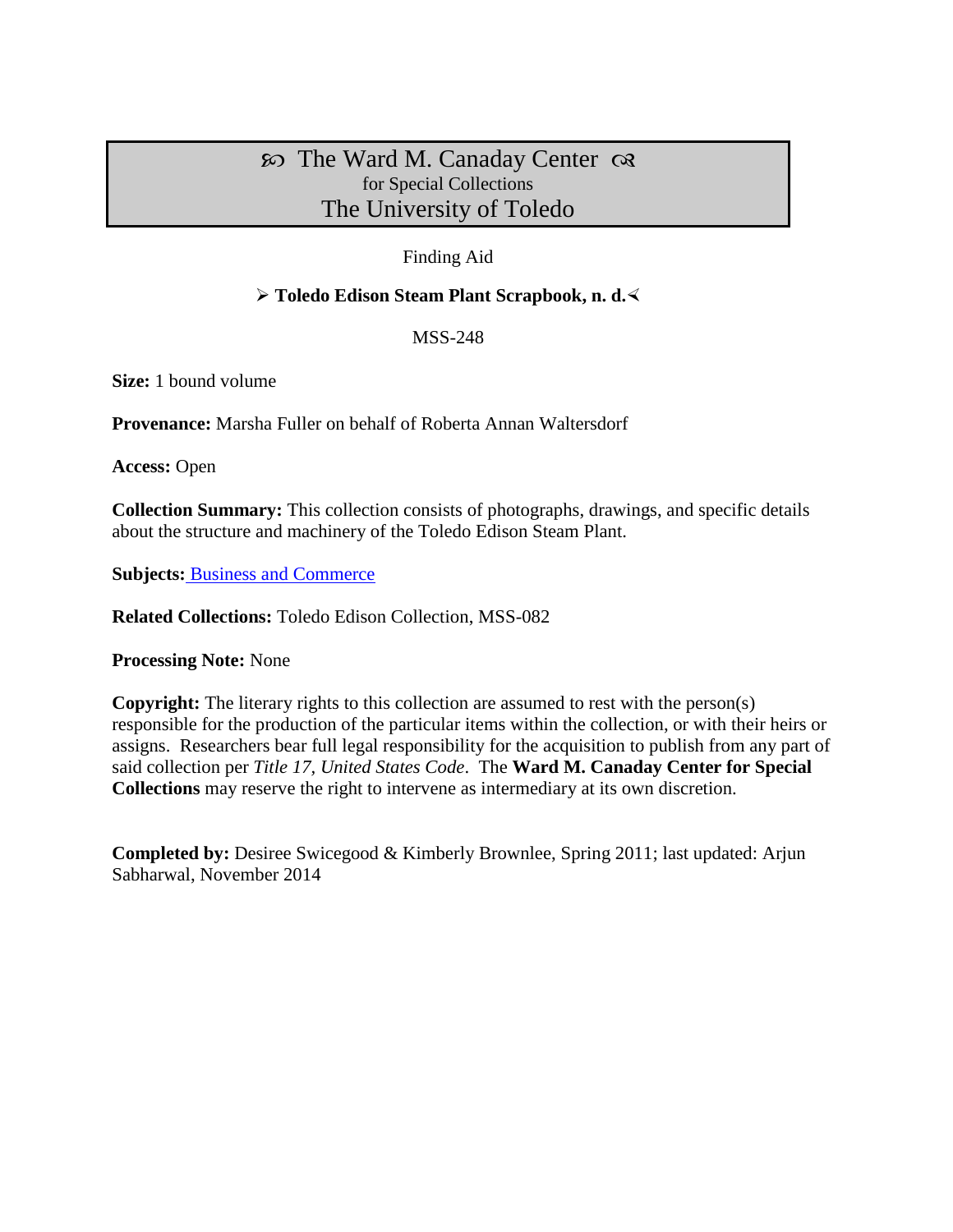## **Historical Sketch**

The now empty building that once housed the Toledo Edison Steam Plant occupies a riverfront site in Toledo, Ohio. Located at Madison Ave. and Water St., the plant's east side faces the Maumee River. Prior to the plant's construction, two grain elevators stood on the site. In 1895, the Consolidated Street Railway Company bought out Western Electric Company, and one year later, they constructed the plant in order to expand their business to include supplying light and power to consumers from one large central station. The company began its new operations with its first railway load in July 1896, operating at a 2000 kilowatt capacity. In order to supply electricity for railways, lights, and power, the plant contained engine and turbine powered generators.

Throughout the course of its business expansion, the Consolidated Street Railway Company underwent considerable changes, including the acquisition of two other companies, Toledo Electric and Toledo Electric Street Railway, as well as the equipment from these businesses. The company also changed its name, first becoming Toledo Traction Company, then Toledo Railways and Light Company in 1900. In addition to its main brick plant, a separate battery plant was built on the property.

During the early 1900s, working conditions were harsh for the men who were employed in both operations and repairs. Those who worked in operations were subjected to twelve hour shifts, seven days a week, with only one day off per month and two weeks of vacation a year. Repairmen did not have an easy time of it either, working ten hour shifts plus overtime with no additional compensation, and again, receiving only two weeks of vacation time. The author of the manuscript in this collection notes that the Toledo Railways and Light Company decided not to publish their financial data at the time due to issues with expired street railway franchises and laborers' fight for municipal ownership of all public utilities. In 1921, the company sold off its streetcar operations and became Toledo Edison.

Sadly, the building was no longer used after 1985. Corporations have looked to redevelop the site since the late 1990s, when Toledo Edison gave the empty plant to the city of Toledo. In 2005, Mayor Jack Ford turned the property over to David Ball and Jimmy Jackson, partners in the Water Street Development Company, and one year later, plans were made to transform the old plant into townhouses and condominiums. Construction was slated to begin in the autumn of 2006, but it was delayed. As a result, the next mayor, Carty Finkbeiner, sued Ball for not going through with his construction plans. However, in January 2010, the new mayor, Mike Bell, pulled the city out of the lawsuit. It has been rumored that Ball wants to return the former Toledo Edison Steam Plant to the city, but Ball claims that he will keep the property and begin construction when the area housing market stabilizes. In the meantime, though, the building that once contained such an amazing powerhouse stands silent and empty except for years of memories.